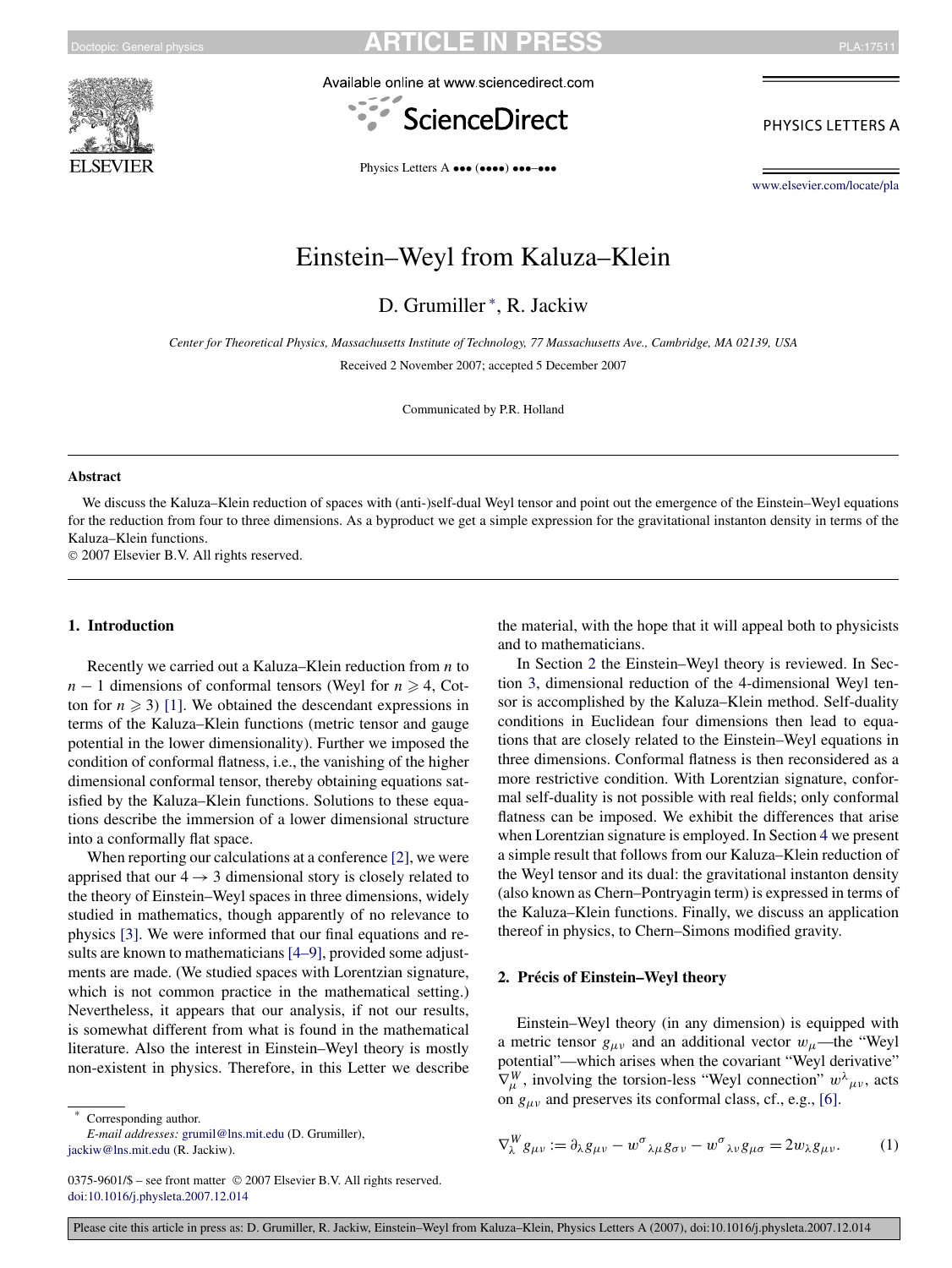<span id="page-1-0"></span>The Weyl connection, which leads to [\(1\),](#page-0-0) can be constructed from the conventional Christoffel connection  $\Gamma^{\lambda}{}_{\mu\nu}$ , supplemented by a  $w_{\mu}$ -dependent expression.

$$
w^{\lambda}{}_{\mu\nu} := \Gamma^{\lambda}{}_{\mu\nu} + w^{\lambda}g_{\mu\nu} - w_{\mu}\delta^{\lambda}_{\nu} - w_{\nu}\delta^{\lambda}_{\mu}.
$$
 (2)

A curvature tensor is determined as usual by

$$
\left[\nabla_{\mu}^{W}, \nabla_{\nu}^{W}\right]V_{\alpha} = -{}^{W}r^{\beta}{}_{\alpha\mu\nu}V_{\beta},\tag{3}
$$

whose traces define "Ricci" quantities.

$$
W_{r \mu \nu} := W_r^{\alpha}{}_{\mu \alpha \nu},\tag{4}
$$

$$
W_r := W_r \mu_\mu. \tag{5}
$$

The Einstein–Weyl equation then requires that  ${}^{W}r_{(\mu\nu)}$ , the symmetric part of the "Ricci" tensor, $\frac{1}{1}$  be in the same conformal class as the metric tensor,

$$
W_{r(\mu\nu)} = \lambda g_{\mu\nu} \tag{6}
$$

or equivalently in three dimensions

$$
W_{r(\mu\nu)} - \frac{1}{3}g_{\mu\nu}W_r = 0.
$$
\n(7)

From (2) and (3)  $^{W}r_{(\mu\nu)}$  can be expressed in terms of the usual Ricci tensor  $r_{\mu\nu}$ , supplemented by  $w_{\mu}$ -dependent terms.

$$
W_{T(\mu\nu)} = r_{\mu\nu} + d_{(\mu}w_{\nu)} + w_{\mu}w_{\nu} + g_{\mu\nu}(d_{\lambda}w^{\lambda} - w_{\lambda}w^{\lambda}).
$$
 (8)

Here *d* is the covariant derivative constructed with the 3dimensional Christoffel connection. Thus the Einstein–Weyl equation (7) requires the vanishing of a tracefree quantity.

$$
r_{\mu\nu} - \frac{1}{3}g_{\mu\nu}r + d_{(\mu}w_{\nu)} - \frac{1}{3}g_{\mu\nu}d_{\lambda}w^{\lambda} + w_{\mu}w_{\nu} - \frac{1}{3}g_{\mu\nu}w_{\lambda}w^{\lambda} = 0.
$$
 (9)

Eqs. [\(1\) and \(8\)](#page-0-0) are preserved under conformal transformations: the metric tensor is rescaled and the Weyl potential undergoes a gauge transformation.

$$
g_{\mu\nu} \to e^{2\sigma} g_{\mu\nu}, \qquad w_{\mu} \to w_{\mu} + \partial_{\mu}\sigma. \tag{10}
$$

This gauge freedom is fixed by choosing the "Gauduchon gauge"  $d_{\mu}w^{\mu} = 0$ . Within the Gauduchon gauge, a further calculation shows that (9) may be simplified. First present (9) as

$$
r_{\mu\nu} + d_{(\mu} w_{\nu)} + w_{\mu} w_{\nu} = \Lambda g_{\mu\nu}.
$$
 (11)

Multiply this by  $d^{\mu}w^{\nu}$  to form

$$
d^{(\mu}w^{\nu)} d_{(\mu}w_{\nu)} = \Lambda d_{\mu}w^{\mu} - r_{\mu\nu}d^{\mu}w^{\nu} - w_{\mu}w_{\nu}d^{\mu}w^{\nu}
$$
  
=  $\Lambda d_{\mu}w^{\mu} - d^{\mu}(r_{\mu\nu}w^{\nu}) - \frac{1}{2}w^{\mu}d_{\mu}w^2$   
+  $w^{\nu}d^{\mu}r_{\mu\nu}$ . (12a)

Since  $d^{\mu}r_{\mu\nu} = \frac{1}{2}\partial_{\nu}r$ , the above is rewritten as

$$
d^{(\mu}w^{\nu)}d_{(\mu}w_{\nu)} = \left(\Lambda - \frac{1}{2}r + \frac{1}{2}w^2\right)d_{\mu}w^{\mu} - d^{\mu}\left(r_{\mu\nu}w^{\nu} - \frac{1}{2}w_{\mu}r - \frac{1}{2}w_{\mu}w^2\right).
$$
 (12b)

In the Gauduchon gauge, the first term on the right-hand side vanishes. The second term vanishes when integrated over the relevant manifold, provided it is compact. Alternatively, if the manifold is open, with a boundary at infinity, sufficiently rapid drop-off conditions on the relevant quantities still ensure a vanishing integral. In either case, the integral of the left-hand side vanishes. If the metric on the space is positive, the vanishing of the integral ensures the vanishing of the integrand and finally of  $d_{(\mu}w_{\nu)}$ . In this situation the Einstein–Weyl equations, gauge-fixed to the Gauduchon gauge, reduce to

$$
r_{\mu\nu} - \frac{1}{3}g_{\mu\nu}r + w_{\mu}w_{\nu} - \frac{1}{3}g_{\mu\nu}w_{\lambda}w^{\lambda} = 0,
$$
 (13)

$$
d_{(\mu}w_{\nu)}=0.\t\t(14)
$$

Eq. (14) shows that in the Gauduchon gauge the Weyl vector  $w_{\mu}$ is a Killing vector for the 3-dimensional Einstein–Weyl geometry, with the above delineated further properties of the 3-space.

### **3. Kaluza–Klein reduction of the 4-dimensional Weyl tensor and its dual**

We are concerned with the 4-dimensional Weyl tensor,

$$
C^{KLMN} := R^{KLMN} - g^{K[M} S^{N)L} + g^{L[M} S^{N]K}, \tag{15}
$$

which is constructed from the Riemann tensor

$$
R^{K}{}_{LMN} := \partial_{M} \Gamma^{K}{}_{NL} - \partial_{N} \Gamma^{K}{}_{ML}
$$

$$
+ \Gamma^{K}{}_{MP} \Gamma^{P}{}_{NL} - \Gamma^{K}{}_{NP} \Gamma^{P}{}_{ML}
$$
(16)

and the Schouten tensor

$$
S_{MN} := R_{MN} - \frac{1}{6} g_{MN} R, \tag{17}
$$

where

$$
R_{MN} := R^K_{MKN}, \qquad R := g^{MN} R_{MN}.
$$
 (18)

We use capital letters to denote 4-dimensional quantities, as above, and lower case letters for 3-dimensional entities, as in Section [2.](#page-0-0)

We choose the 4-dimensional metric tensor  $g_{MN}$  to be of the Kaluza–Klein form

$$
g_{MN} = e^{2\sigma} \begin{pmatrix} g_{\mu\nu} + a_{\mu} a_{\nu} & a_{\mu} \\ a_{\nu} & 1 \end{pmatrix}
$$
 (19)

corresponding to the line element

$$
ds_{(4)}^2 = g_{MN} dx^M dx^N = e^{2\sigma} \left[ ds_{(3)}^2 + \left( a_\mu dx^\mu + dx^4 \right)^2 \right], \tag{20}
$$

with

$$
ds_{(3)}^2 = g_{\mu\nu} dx^{\mu} dx^{\nu}.
$$
 (21)

Since we are interested in the conformal tensor the overall conformal factor  $e^{2\sigma}$  has no significant role, so henceforth we omit

Please cite this article in press as: D. Grumiller, R. Jackiw, Einstein–Weyl from Kaluza–Klein, Physics Letters A (2007), doi:10.1016/j.physleta.2007.12.014

<sup>&</sup>lt;sup>1</sup> We define symmetrization by  $r_{(\mu\nu)} := \frac{1}{2}(r_{\mu\nu} + r_{\nu\mu})$ , anti-symmetrization by  $r_{[\mu\nu]} := \frac{1}{2}(r_{\mu\nu} - r_{\nu\mu})$  and note that generically  ${}^W r_{\mu\nu}$  is not symmetric.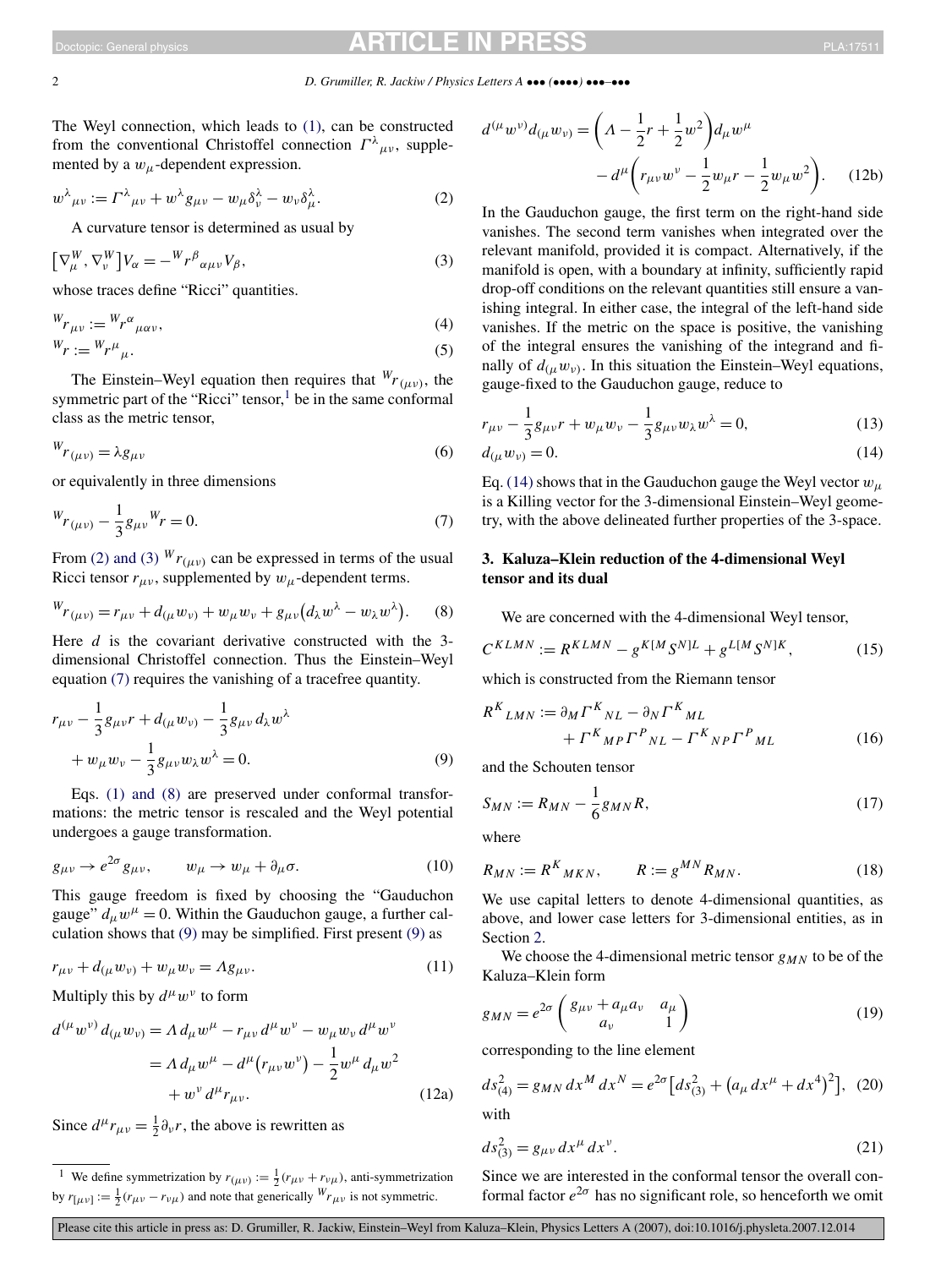<span id="page-2-0"></span>it. Furthermore we take the Kaluza–Klein mode functions (*gμν* ,  $a_{\mu}$ ) to be independent of the "fourth" coordinate denoted by  $x^4$ .

The Riemann tensor, evaluated on the metric [\(19\)](#page-1-0) is given by a variant of the Gauss–Codazzi equations. These then lead to the corresponding formulas for the Weyl tensor

$$
C^{\mu\nu\lambda\tau} = 2(g^{\mu[\lambda}c^{\tau]\nu} - g^{\nu[\lambda}c^{\tau]\mu}) = -\epsilon^{\mu\nu\alpha}\epsilon^{\lambda\tau\beta}c_{\alpha\beta},\tag{22}
$$

$$
c^{\mu\nu} := \frac{1}{2} \left( r^{\mu\nu} - \frac{1}{3} g^{\mu\nu} r + f^{\mu} f^{\nu} - \frac{1}{3} g^{\mu\nu} f^2 \right),\tag{23}
$$

$$
C^{\mu\nu\lambda 4} + C^{\mu\nu\lambda \tau} a_{\tau} = -\epsilon^{\mu\nu\tau} k^{\lambda}{}_{\tau},\tag{24}
$$

$$
k_{\lambda \tau} := d_{(\lambda} f_{\tau)},\tag{25}
$$

with

$$
f^{\lambda} := \epsilon^{\lambda \mu \nu} \partial_{\mu} a_{\nu}.
$$
 (26)

The quantity  $\epsilon^{\mu\nu\tau}$  denotes the  $\epsilon$ -tensor, which is related to the antisymmetric  $\epsilon$ -symbol  $\tilde{\epsilon}^{\mu\nu\tau}$  by  $\epsilon^{\mu\nu\tau} = \tilde{\epsilon}^{\mu\nu\tau}/\sqrt{g}$ , and  $d_{\mu}$  is the 3-dimensional covariant derivative involving the 3dimensional Christoffel connection. Note that both *cμν* and *kμν* are traceless.

Now we define the dual Weyl tensor  $(e^{MNRS})$  again is the tensor).

$$
^*C^{ABMN} := \frac{1}{2} \epsilon^{MNRS} C^{AB}{}_{RS}.
$$
 (27)

The Weyl tensor and its dual share all the symmetries of the Riemann tensor. Also they are traceless in every pair of indices. Moreover, in four dimensions not only  $C^A{}_{BCD}$  is conformally invariant and thus independent from  $\sigma$  in [\(20\),](#page-1-0) but also its dual (with the same index positions).

The relations between the 3-dimensional components of <sup>∗</sup>*CABMN* and *CABMN* are

$$
{}^*C^{\sigma\tau\mu\nu} = \epsilon^{\mu\nu\alpha} g_{\alpha\beta} \big( C^{\sigma\tau\beta} + C^{\sigma\tau\beta\lambda} a_{\lambda} \big), \tag{28}
$$

$$
{}^{*}C^{\sigma\tau\mu4} + {}^{*}C^{\sigma\tau\mu\nu}a_{\nu} = \frac{1}{2}\epsilon^{\mu\alpha\beta}g_{\alpha\gamma}g_{\beta\delta}C^{\sigma\tau\gamma\delta}.
$$
 (29)

The remaining components of <sup>∗</sup>*CABMN* are determined by the symmetries and trace properties of that tensor.

We now equate (28) and (29) to  $(\pm)$  the corresponding Weyl tensor components thereby requiring the 4-dimensional Weyl tensor be (anti-)self-dual. This produces equations that are solved by

$$
c_{\mu\nu} = \pm k_{\mu\nu}.\tag{30}
$$

Comparison with the Einstein–Weyl equations [\(9\)](#page-1-0) shows that we have regained them, provided  $f^{\mu}$  is identified with  $\pm w^{\mu}$ . Moreover, we are already in the Gauduchon gauge, by virtue of the transversality of  $f^{\mu}$ , see (26). We may appeal to asymptotic conditions to argue that  $k_{\mu\nu}$  vanishes, as above. Alternatively, the demand that the 4-dimensional space be conformally flat, i.e., that its Weyl tensor vanishes so that it is both self-dual and anti-self-dual, implies that  $c_{\mu\nu}$  and  $k_{\mu\nu}$  vanish separately. Therefore, the asymptotic conditions which establish  $k_{\mu\nu} = 0$  are strong enough to render conformally flat any (anti-)self-dual spacetime with a Killing vector [given by  $\partial_{x^4}$  in the adapted coordinate system [\(20\)\]](#page-1-0).

Once (30) is replaced by the vanishing of each side, it is a straightforward matter to derive further equations that also appear in the mathematics literature [\[4,5,7–9\]](#page-4-0)

$$
r = 5f^2 + c,\tag{31}
$$

$$
d_{(\mu}F_{\nu)}=0,\t\t(32)
$$

where *c* is a constant and

$$
F^{\mu} := \epsilon^{\mu\nu\lambda} d_{\nu} f_{\lambda}.
$$
 (33)

Eq. (32) shows that there exists in the 3-dimensional geometry a further Killing vector,  $F^{\mu}$ , which is constructed from the curl of  $f_{\mu}$ , when the latter is non-vanishing.

When the spacetime possesses Lorentzian signature, the Gauduchon argument cannot be carried to the conclusion that  $d(\mu w_{\nu})$  vanishes. However our dimensional reduction procedure arrives at that result directly. With Lorentzian signature [\(19\)](#page-1-0) is replaced by

$$
g_{MN} = e^{2\sigma} \begin{pmatrix} g_{\mu\nu} - a_{\mu} a_{\nu} & -a_{\mu} \\ -a_{\nu} & -1 \end{pmatrix}.
$$
 (34)

Formulas  $(22)$ ,  $(24)$ ,  $(25)$  and  $(26)$  continue to hold but  $(23)$ changes in that the terms quadratic in  $f^{\mu}$  acquire the opposite sign. With Lorentzian signature (anti-)self-duality cannot be imposed on real fields, so the only possible requirement is vanishing of the  $(3 + 1)$ -dimensional Weyl tensor. This leads to the vanishing of  $c_{\mu\nu}$  (with the appropriate sign change) and to the Killing equation for  $f^{\mu}$ .

Finally we observe that it is not known whether the Einstein– Weyl equations derive from an action/Lagrangian. Our approach does not shed any new light on this. However, when a further Ansatz is posited for our equations, viz. that the Kaluza– Klein functions be circularly symmetric, 2-dimensional actions that lead to these equations have been constructed [\[1\].](#page-4-0) These actions are related to each other by a specific duality that exists for generic 2-dimensional dilaton gravity [\[10\].](#page-4-0)

#### **4. Chern–Pontryagin term**

The Chern–Pontryagin term

$$
\mathcal{P} := \frac{1}{2} * R^{ABCD} R_{ABCD},
$$
  

$$
* R^{ABCD} := \frac{1}{2} \epsilon^{CDMN} R^{AB}{}_{MN}
$$
 (35)

can be represented by the alternative formula

$$
\mathcal{P} = \frac{1}{2} \, ^*C^{ABCD} C_{ABCD} \tag{36}
$$

Its properly normalized volume integral yields the gravitational instanton number.

With the results from Section [3](#page-1-0) it is now straightforward to calculate the dimensional reduction of  $P$ . Using the Kaluza– Klein split [\(19\)](#page-1-0) [or (34)] it proliferates into

$$
\mathcal{P} = \frac{1}{2} \varepsilon^{c\alpha\beta\gamma\delta} C_{\alpha\beta\gamma\delta} + 2 \varepsilon^{c\alpha\beta\gamma\delta} C_{\alpha\beta\gamma\delta} + 2 \varepsilon^{c\alpha\beta\beta\delta} C_{\alpha\delta\beta\delta}.
$$
 (37)

Please cite this article in press as: D. Grumiller, R. Jackiw, Einstein–Weyl from Kaluza–Klein, Physics Letters A (2007), doi:10.1016/j.physleta.2007.12.014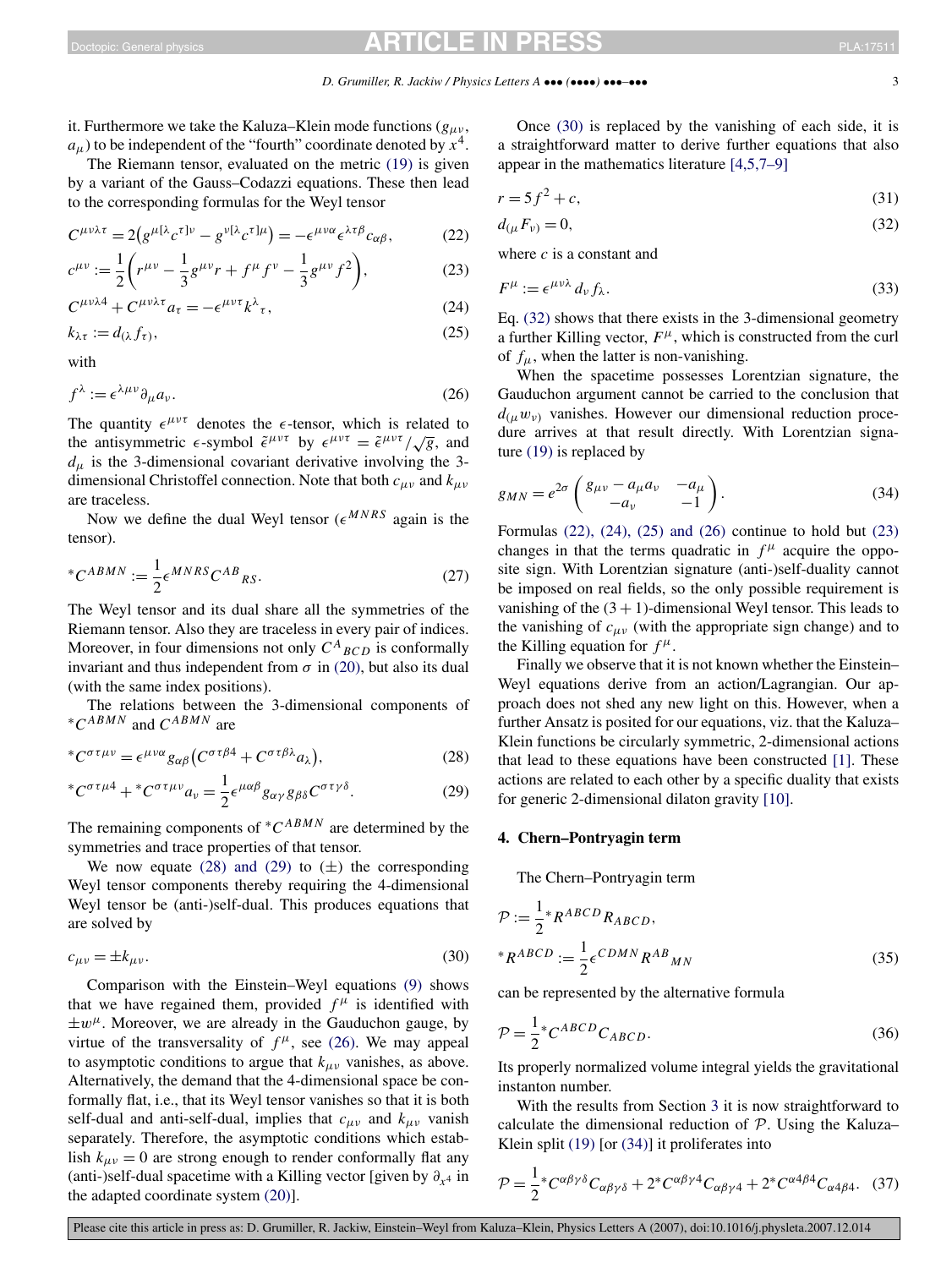By virtue of the symmetry- and trace-properties of *CABCD* and its dual, we obtain from  $(22)$ – $(26)$ ,  $(28)$  and  $(29)$  the simple result

$$
\mathcal{P} = 8c^{\mu\nu}k_{\mu\nu} \tag{38}
$$

for the Chern–Pontryagin term. This formula is useful for Chern–Simons modified gravity [\[11\].](#page-4-0) Namely, in that theory  $P$ has to vanish on classical solutions. In practice it turns out to be difficult to implement this constraint effectively [\[12\].](#page-4-0) However, if 4-dimensional space–time admits one Killing vector our reduction scheme applies and (38) can be exploited.

The constraint

$$
\mathcal{P} = 0 = c^{\mu\nu} k_{\mu\nu} \tag{39}
$$

has three different classes of solutions. Either *cμν* vanishes or  $k_{\mu\nu}$  vanishes or they are orthogonal, in the sense that (39) holds. This parallels the situation in gauge theory, where  $*FF \propto E \cdot B$ vanishes either for electric ( $\mathbf{E} \neq 0$ ,  $\mathbf{B} = 0$ ), magnetic ( $\mathbf{B} \neq 0$ ,  $E = 0$ ) or wave configurations  $(E \cdot B = 0, E \neq 0 \neq B)$ .<sup>2</sup>

The "electric" case,  $c_{\mu\nu} \neq 0$  and  $k_{\mu\nu} = 0$  is equivalent to the Killing equation

$$
d_{(\mu}f_{\nu)}=0,\t\t(40)
$$

which means that for non-vanishing  $f_{\mu}$  the 4-dimensional space must exhibit at least two Killing vectors: one of them,  $\partial_{x^4}$ , is assumed for the Kaluza–Klein reduction, while the other emerges from lifting  $f^{\mu}$  to a 4-dimensional Killing vector. However, with non-vanishing  $c_{\mu\nu}$  the vector  $F^{\mu}$  from [\(33\)](#page-2-0) in general does not fulfill the Killing equation [\(32\).](#page-2-0) If  $f^{\mu}$  is geodesic,  $f^{\nu}d_{\nu}f^{\mu}=0$ , then the Killing equation (40) establishes a conservation equation

$$
d_{\mu}j = 0,\tag{41}
$$

for the scalar current

$$
j = f^2. \tag{42}
$$

This conservation is neither necessary nor sufficient for (40).

The "magnetic" case,  $k_{\mu\nu} \neq 0$  and  $c_{\mu\nu} = 0$ , yields a condition resembling the Einstein equations,

$$
r^{\mu\nu} - \frac{1}{3}g^{\mu\nu}r \pm f^{\mu}f^{\nu} \mp \frac{1}{3}g^{\mu\nu}f^{2} = 0.
$$
 (43)

The upper (lower) sign is valid for Euclidean (Lorentzian) signature. Instead of [\(31\),](#page-2-0) which no longer needs to hold, the Bianchi identities establish a covariant conservation equation

$$
d_{\mu}j^{\mu\nu}=0,\t\t(44)
$$

for the symmetric tensor current

$$
j^{\mu\nu} = g^{\mu\nu} (r \mp 2f^2) \pm 6f^{\mu} f^{\nu}.
$$
 (45)

This conservation is necessary but not sufficient for (43).

The general case,  $c^{\mu\nu}k_{\mu\nu} = 0$  and  $c_{\mu\nu} \neq 0 \neq k_{\mu\nu}$ , allows further analysis. Inserting [\(23\) and \(25\)](#page-2-0) into (39) yields

$$
\left(r^{\mu\nu} - \frac{1}{3}g^{\mu\nu}r \pm f^{\mu}f^{\nu} \mp \frac{1}{3}g^{\mu\nu}f^{2}\right) d_{\mu}f_{\nu} = 0.
$$
 (46)

Again the upper (lower) sign is valid for Euclidean (Lorentzian) signature. Now we use  $d_{\mu} f^{\mu} = 0$  and get

$$
r^{\mu\nu} d_{\mu} f_{\nu} \pm \frac{1}{2} d_{\mu} (f^2 f^{\mu}) = 0.
$$
 (47)

The Bianchi identities establish a covariant conservation equation

$$
d_{\mu}j^{\mu}=0,\t\t(48)
$$

for the vector current

$$
j^{\mu} = r^{\mu\nu} f_{\nu} - \frac{1}{2} r f^{\mu} \pm \frac{1}{2} f^2 f^{\mu}.
$$
 (49)

This conservation is necessary and sufficient for (47). The 3 dimensional conservation (48) of the current (49) is recognized as the dimensionally reduced, 4-dimensional conservation

$$
D_A J^A = 0 \tag{50}
$$

of the Chern–Simons current

$$
J^{A} = \epsilon^{ABCD} \bigg( \Gamma^{E}{}_{BF} \partial_C \Gamma^{F}{}_{DE} + \frac{2}{3} \Gamma^{E}{}_{BF} \Gamma^{F}{}_{CG} \Gamma^{G}{}_{DE} \bigg),
$$
 (51)

when  $P$  vanishes. The structure of the current (49) resembles the dimensionally reduced gravitational Chern–Simons term [\[13\]:](#page-4-0) it has a term cubic in *f* and terms linear in *f* which are coupled linearly to curvature.

We can now rephrase the constraint (39) as the statement that the current (49) must be covariantly conserved. A special case emerges if  $f^{\mu}$  vanishes, i.e.,  $a_{\mu}$  is pure gauge. Then the current vector (49) vanishes and (48) holds trivially. This happens, e.g., for stationary spacetimes which are also static.

#### **Acknowledgements**

We thank D. Calderbank and R. Ward for discussions. One of us (R.J.) would like to thank M. Eastwood for drawing attention to Einstein–Weyl spaces at a conference and the anonymous referee of [\[2\]](#page-4-0) for helpful comments.

This work is supported in part by funds provided by the US Department of Energy (D.O.E.) under the cooperative research agreement DEFG02-05ER41360. D.G. has been supported by project GR-3157/1-1 of the German Research Foundation (DFG) and by the Marie Curie Fellowship MC-OIF 021421 of the European Commission under the Sixth EU Framework Programme for Research and Technological Development (FP6).

Please cite this article in press as: D. Grumiller, R. Jackiw, Einstein–Weyl from Kaluza–Klein, Physics Letters A (2007), doi:10.1016/j.physleta.2007.12.014

<sup>&</sup>lt;sup>2</sup> The analogy with gauge theory also applies to the square of the Weyl tensor and its dual,  $C^{ABCD}C_{ABCD} = {}^*C^{ABCD} {}^*C_{ABCD} = 8(c^{\mu\nu}c_{\mu\nu} \pm k^{\mu\nu}k_{\mu\nu}),$ which matches with the gauge theoretic  $F^2 \propto (\vec{E}^2 \pm \vec{B}^2)$ , where the upper (lower) sign refers to Euclidean (Lorentzian) signature.